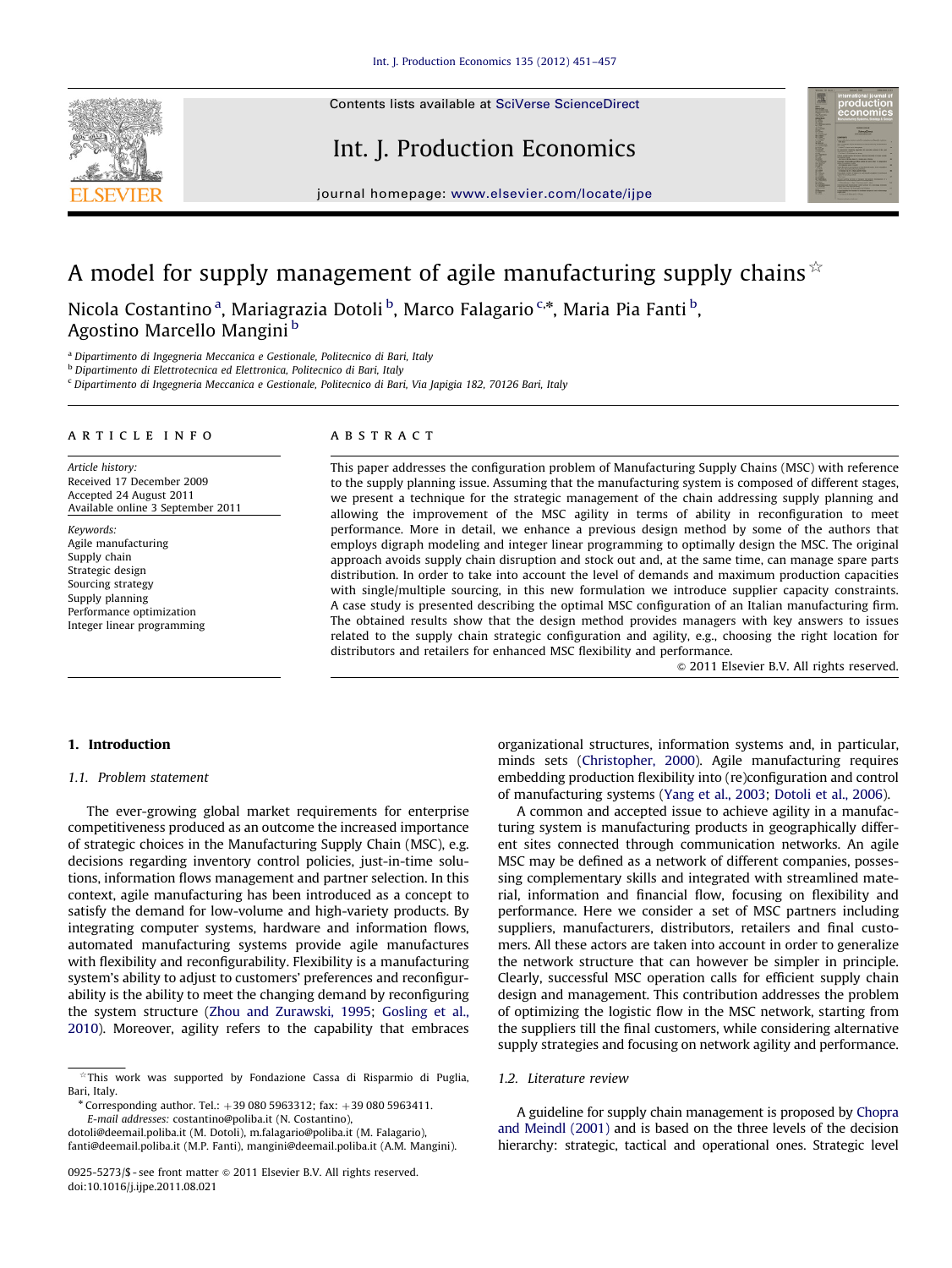planning involves MSC design, which determines the location, size and optimal number of partners to be used in the network. It considers time horizons of a few years and requires approximate and aggregate data. Tactical level planning basically refers to supply planning, which primarily includes the optimization of the flow of goods and services through a given supply chain network. Finally, operational level planning is short-range planning, involving production scheduling at all plants on an hour-to-hour basis.

This paper focuses on the strategic problem of supply planning for agile MSC. Significant literature deals with the issue of MSC partner selection and network design, which is recognized as the most significant topic of strategic logistic planning ([Jang et al.,](#page--1-0) [2002\)](#page--1-0). In particular, [Wu et al. \(1999\)](#page--1-0) formulate partner selection as an integer programming problem to choose one and only one candidate for each task of the production process. However, the constraint to select only one candidate for each task is restrictive and affects the flexibility of the resulting network structure. Moreover, [Jang et al. \(2002\)](#page--1-0) propose an optimized supply network design module and a planning scheme of production and distribution activities that are modeled as three decomposed mathematical formulation. However, the complete procedure appears complex and needs a genetic algorithm procedure to generate the final integrated production distribution plan. On the other hand, [Viswanadham and Gaonkar \(2003\)](#page--1-0) study and analyze a multi-tier MSC by using a multi-integer programming model, which takes into account capacities and costs. However, information necessary to describe and characterize the MSC can be so complex and large that the definition of constraints appears critical. To face such a complexity, [Talluri and Baker \(2002\)](#page--1-0) consider a three-phase approach to design an MSC. Nevertheless, the network design procedure does not consider the transportation connections among the stages in the network design and the routing of material is analyzed in the third phase only. In addition, [Luo et al. \(2001\)](#page--1-0) present an approach to describe and optimize an MSC network incorporating e-commerce. The MSC structure is modeled by a digraph where nodes are stage partners and edges are links. Assigning different costs to the material links, [Luo et al.](#page--1-0) [\(2001\)](#page--1-0) obtain the performance indices and the optimal flow material network by a fuzzy multi-objective optimization approach. However, the proposed method cannot address the production capacity constraints. Later on, [Ambrosino and Scutell](#page--1-0)à [\(2005\)](#page--1-0) presented a technique for MSC design analyzing concurrently strategic, tactical and operational issues. Such a simultaneous treatment of different MSC management levels leads, however, to an increased complexity, which in turns results in obtaining the practical solution of the problem only by way of a relaxation procedure. Moreover, [Franca et al. \(2010\)](#page--1-0) proposed a stochastic method for optimal MSC configuration. However, the model parameters number and complexity to determine make the technique impractical. In addition, we point out that other authors propose MSC optimization techniques that are essentially manufacturer-centered and do not take into account the overall MSC network: for instance, [Zanjirani Farahani and Elahipanah](#page--1-0) [\(2008\)](#page--1-0) present a genetic algorithm to optimize the cost and service level of a MSC distribution network; similarly, [Nagurney](#page--1-0) [\(2010\)](#page--1-0) proposes a technique, based on variational inequalities to choose optimal production capacities and flows, that does not consider in detail the supplier stakeholders in the network; conversely, [Wu and Barnes \(2010\)](#page--1-0) propose an optimization method based on Dempster-Shafer theory that does not consider the MSC distribution stage. Finally, other approaches to MSC strategic design and optimization—see for instance the work by [Tsiakis and Papageorgiou \(2008\)](#page--1-0) and the cited paper by [Nagurney](#page--1-0) [\(2010\)](#page--1-0)—determine the minimum-cost MSC configuration and do not take into account additional crucial factors for service level such as, for instance, quality and transportation time.

#### 1.3. Proposed approach

In this paper we propose a generic model for use by MSC managers to determine alternative and efficient chain configurations that are optimal with respect to one or more supply planning criteria. The presented model is an extension of the framework proposed by some of the authors in [\(Dotoli et al., 2006\)](#page--1-0) and has a particular focus on the supply planning and agility issues. Starting from the approach by [Dotoli et al. \(2006\)](#page--1-0), using digraph modeling to describe an MSC and employing multi-objective optimization to obtain the optimal flow material network, the MSC structure is modeled by a digraph where nodes are partners and edges are links, considering at the same time material and information connections. The paper extends the previous MSC framework in order to model the production capacity of each supplier, so that both the single and multiple sourcing strategies may be taken into account in the supply chain operation while assuring agility in terms of flexibility and performance (see also [Costantino and Pellegrino, 2010\)](#page--1-0). We formulate a multi-criteria objective problem to optimize the MSC configuration and an Integer Linear Programming (ILP) problem is solved providing a set of possible alternative solutions to the decision maker. The methodology allows optimizing the supply chain network selecting the edges of the digraph, e.g., introducing particular links or imposing one or more partners in the network. The optimization model is applied under structural constraints to a case study, i.e., an Italian manufacturing firm with a focus on the advantages of the resulting supply chain configuration in terms of flexibility and agility. The MSC design is performed considering several attributes, i.e. costs, quality and transportation time. The model solution proposes different optimal MSC structures, enabling the supply chain manager to choose the best solution in the procurement process, including the single/multiple sourcing options and allowing the improvement of the MSC flexibility and performance.

The proposed model exhibits several advantages compared to the contributions in the related literature. First, by a hierarchical approach to decisions, we focus on the MSC strategic configuration and, disregarding the time variable, avoid the complexity of the related literature that analyzes simultaneously also tactical and operative issues and often results in obtaining the practical solution of the formulated problem by way of a relaxation procedure. Second, since we address a strategic problem, we consider aggregate and deterministic product flows, demand and performance; the resulting model is modular and allows a systematic and straightforward ILP formulation. On the one hand, disregarding the system variations in time, by aggregated values for the strategic horizon (about 1–3 years), the model can be successfully applied to MSC that exhibit a stable market during such a time horizon. Moreover, avoiding a stochastic MSC model leads to a strategic design that is much simpler and straightforward than other available models in the literature, whose parameters complexity and number often make them impractical. Third, we remark that, differently from previously cited approaches to MSC strategic design, we do not only determine the minimum-cost configuration but can take into consideration also service level factors, i.e., quality and delivery lead time. Indeed, the formulated multi-criteria objective problem considers both production and distribution aspects, and imposes production capacity constraints that are often neglected in the related literature.

As a result of the discussed advantages, our formulation appears more flexible and suited than other approaches to improving the MSC structure while satisfying the different design requirements of the supply planning problem. Moreover, the presented model may be used as a starting point for developing a decision support tool by MSC managers and decision makers allowing the improvement of the MSC flexibility and performance. We leave this as a subject for future research.